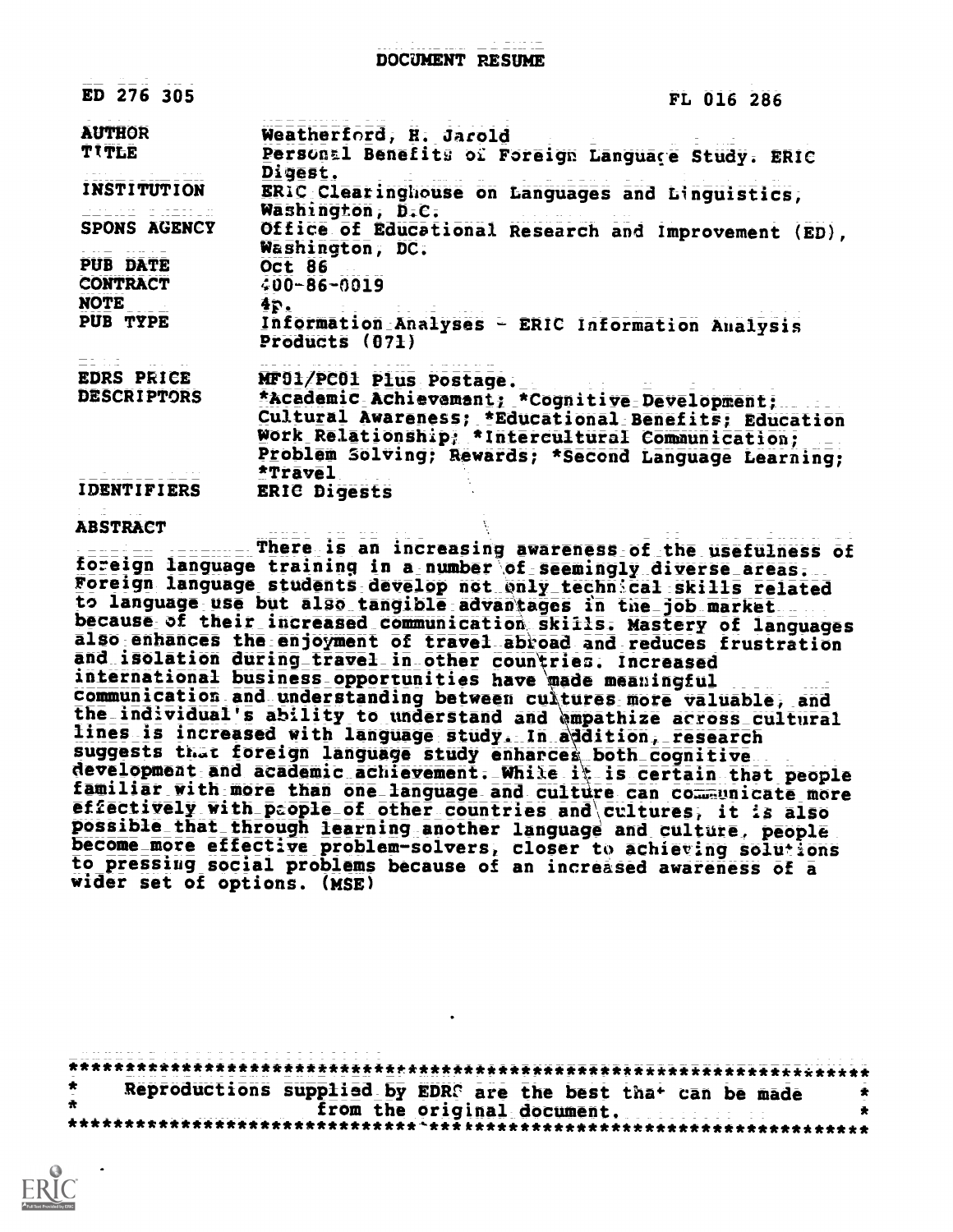ERIC DIGEST

ERIC Clearinghouse on Languages and Linguistics

PERSONAL BENEFITS OF FOREIGN LANGUAGE STUDY

#### Prepared by H. Jarold Weatherford October 1986

U.S. DEPARTMENT OF EDUCATION<br>Off.:@ of Educational Research and Improvement<br>EDUCATIONAL RESOURCES INFORMATION<br>CENTER (ERIC)

A This document has been reproduced as<br>received from the person or organization

D Minor changes have been made to improve

Points of view or opinions stated in this document do not necessarily represent official

"PERMISSION TO REPRODUCE THIS MATERIAL HAS BEEN GRANTED BY

TO THE EDUCATIONAL RESOURCES **INFORMATION CENTER (ERIC)."** 

Center for Applied Linguistics 1118 22nd Street, NW Washington, DC 20037

 $\overline{c}$ 

 $+206.28$ 

**BEST COPY AVAILABLE**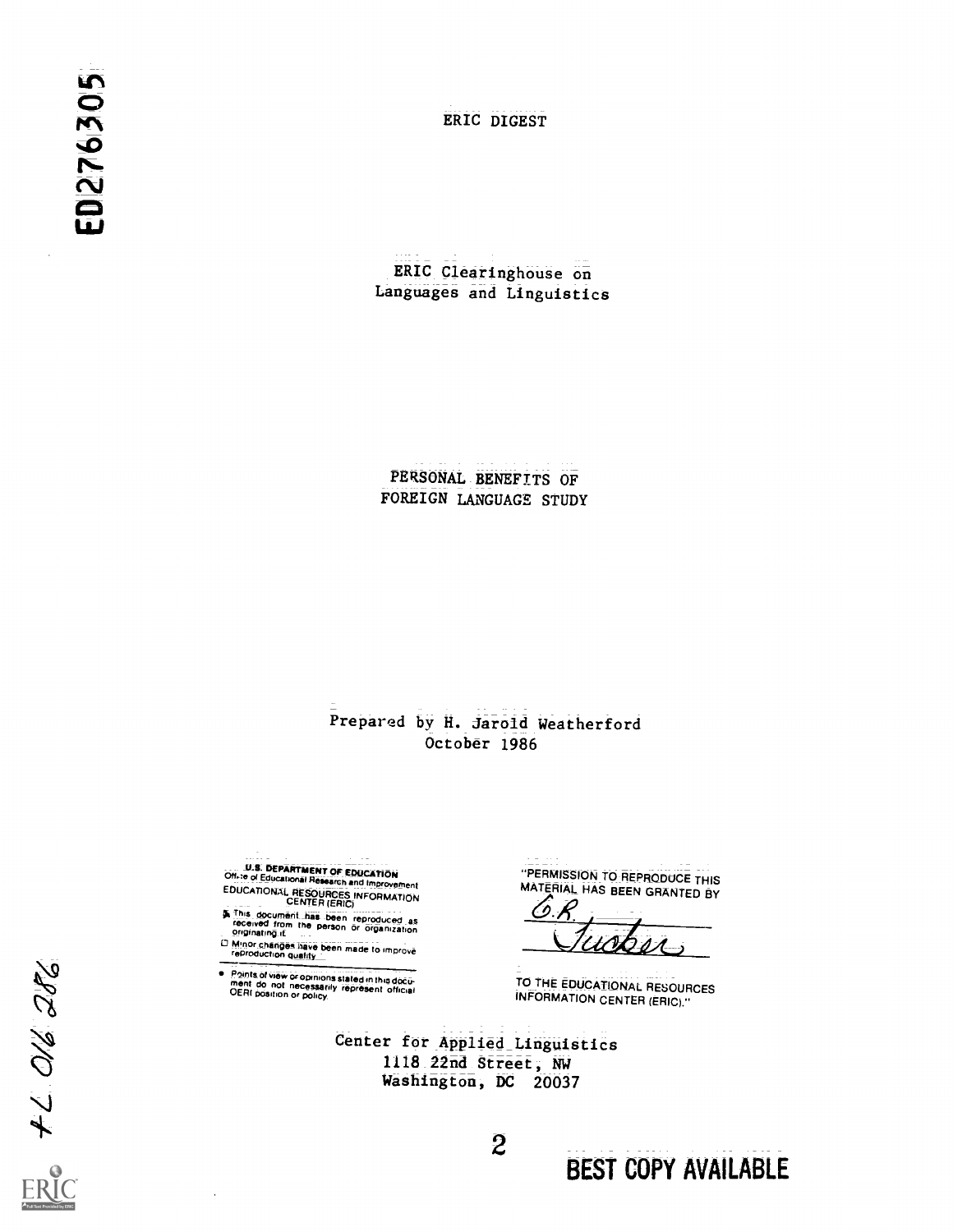# CLEARINGHOUSE ON LANGUAGES AND LINGUISTICS

# Personal Benefits<br>Of Foreign Language Study

# Prepared by H. Jarold Weatherford

For a long time Americans tended to think that knowing English Was Sufficient for all their needs. As a result, Americans developed an image as the people who cannot say even the most rudimentary phrase in any other language. Fortunately, however, many business, political, and educational leaders are belatedly realizing that the whole world does not speak English, and that even many of those who have learned English as a second language prefer to converse, to do business, and to negotiate in their native tongue.

Not long ago learning a foreign language was censidered to be merely a part of a liberal education or an intellectual exercise through the study of grammar and literature. It was automatically assumed that anyone studying a foreign language as a major field was going to be either a teacher, an interpreter, or a translator and had no other career options. While there is rill a need for people in those professions, there is also a growing need for individuals\_who possess advanced skills in foreign languages and are trained in various technical areas. This is a result of increased activity in international business, the inflow of large amounts of foreign capital to the United States, increased internationalization, and an expanded awareness of the need to conduct not only business but diplomatic relations in the language of the host country. A second language is now becoming a vital part of the basic preparation for an increasing number of careers. Even in those cases where the knowledge of a second language does not help graduates obtain a first job, many report that their foreign language skills often How Can Foreign Language Study<br>enhance their mobility and improve their chances for Help Improve Cultural Understanding enhance their mobility and improve their chances for pranotioa.

In addition to any technical skills that foreign language students choose to develop, they also have further tangible advantages in the job market. In a recent study that sought to ascertain which college courses had been most valuable for people who were employed in the business world, graduates pointed not only to careeroriented courses such as business management, but also to people-oriented subjects like psychology, and to classes that had helped them to develop communication skills. Foreign language students, whose courses focus heavily on this aspect of learning, often possess outstanding communication skills, both written andoral.

#### Oetober, 1986

Furthermore, recent trends in the job marketplace indicate a revived recognition of the vclue of liberal arts training in general in an employee's career preparation.

#### What About Foreign Language and Travel Abroad?

It is a very common and growing desire of Americans, perhaps especially among young people, to travel abroad. Only a generation or two ago people rarely ventured beyond their home states, but now, as the planet shrinks at an unprecedented pace, large numbers of people travel to other North and South American countries, to Europe, and even to Asia and Africa with increasing frequency for both work and pleasure.

Certainly it is possible to travel in foreign lands without knowing the language. In fact, as much as our generation travels, for many it would be impossible to learn the language spoken in every cOuntry that they might visit. Nevertheless, the traVeler who knows the language of the country aot only has an easier time solving everyday problems associated with travel, but also has a more pleasant experience and greater understanding both of the people of the foreign country and of their culture. Therefore, every language Americans master will enhance their enjoyment and reduce their frustration and isolation as they travel around the world.

## How Can Foreign Language Study and Mutual Communication?

As the globe has shrunk, international business opportunities have multiplied arid travel has groWn apace. Mutual understanding and meaningful communication between nations, which have always been difficult to achieve, have now gained increased urgency. As a result, significant numbers of people in the United States have begun to call for better international understanding, and many of them have been urging more foreign language study as an important means to attaining this goal. Such exhortations are eminently Well-founded, because the study of another language provides the most effective



3